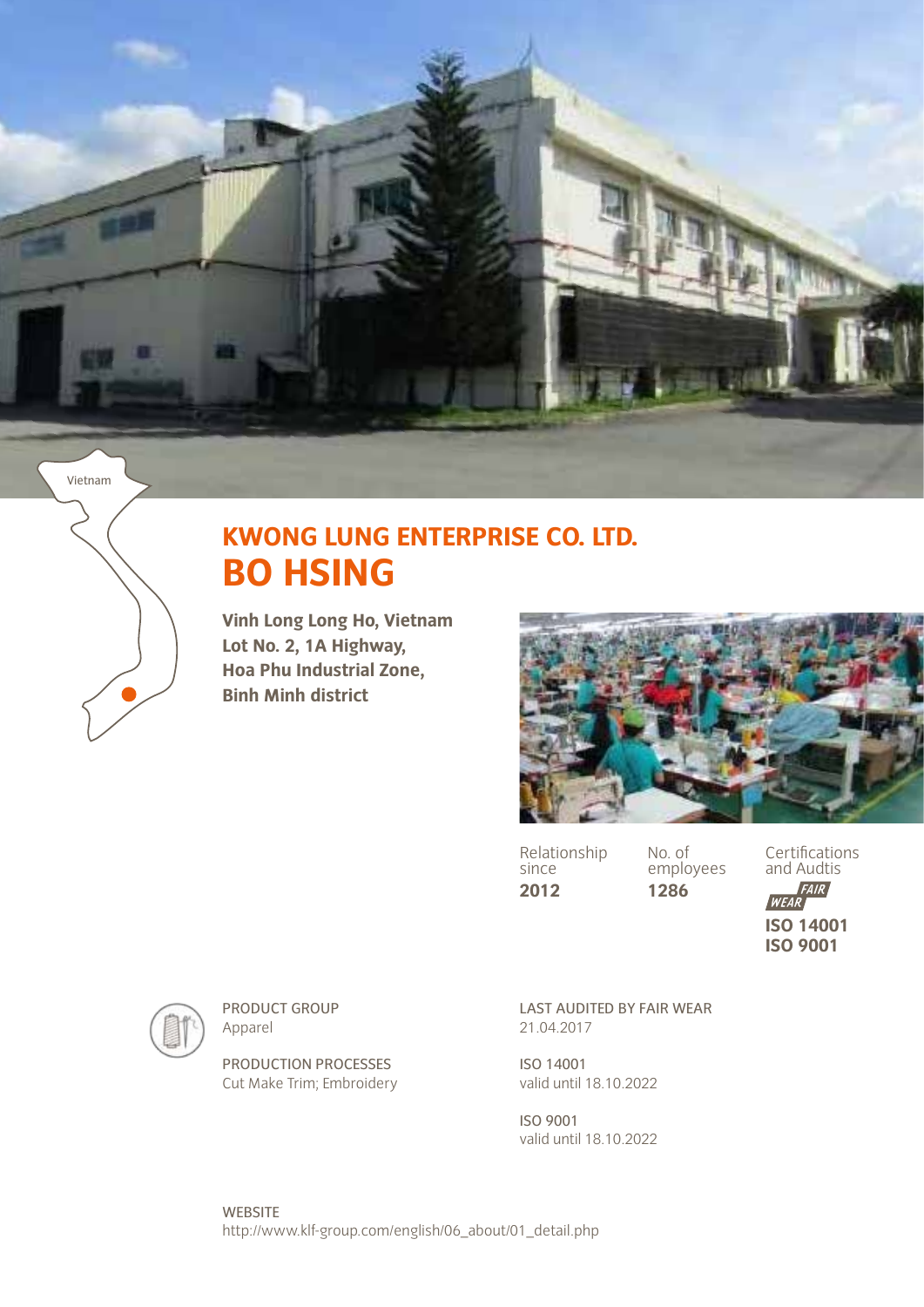

## KWONG LUNG ENTERPRISE CO. LTD. KWONG LUNG MEKO CO., LTD.

94308 Can Tho City, Vietnam Lot 2, 20C, Str. 8, Tranot 2, Industrial zone



Relationship since 2016

No. of employees 1124

Certifications and Audtis<br>FAIR ISO 9001



PRODUCT GROUP Apparel

PRODUCTION PROCESSES Cut Make Trim; Down filling LAST AUDITED BY FAIR WEAR 16.08.2019

ISO 9001 valid until 21.11.2022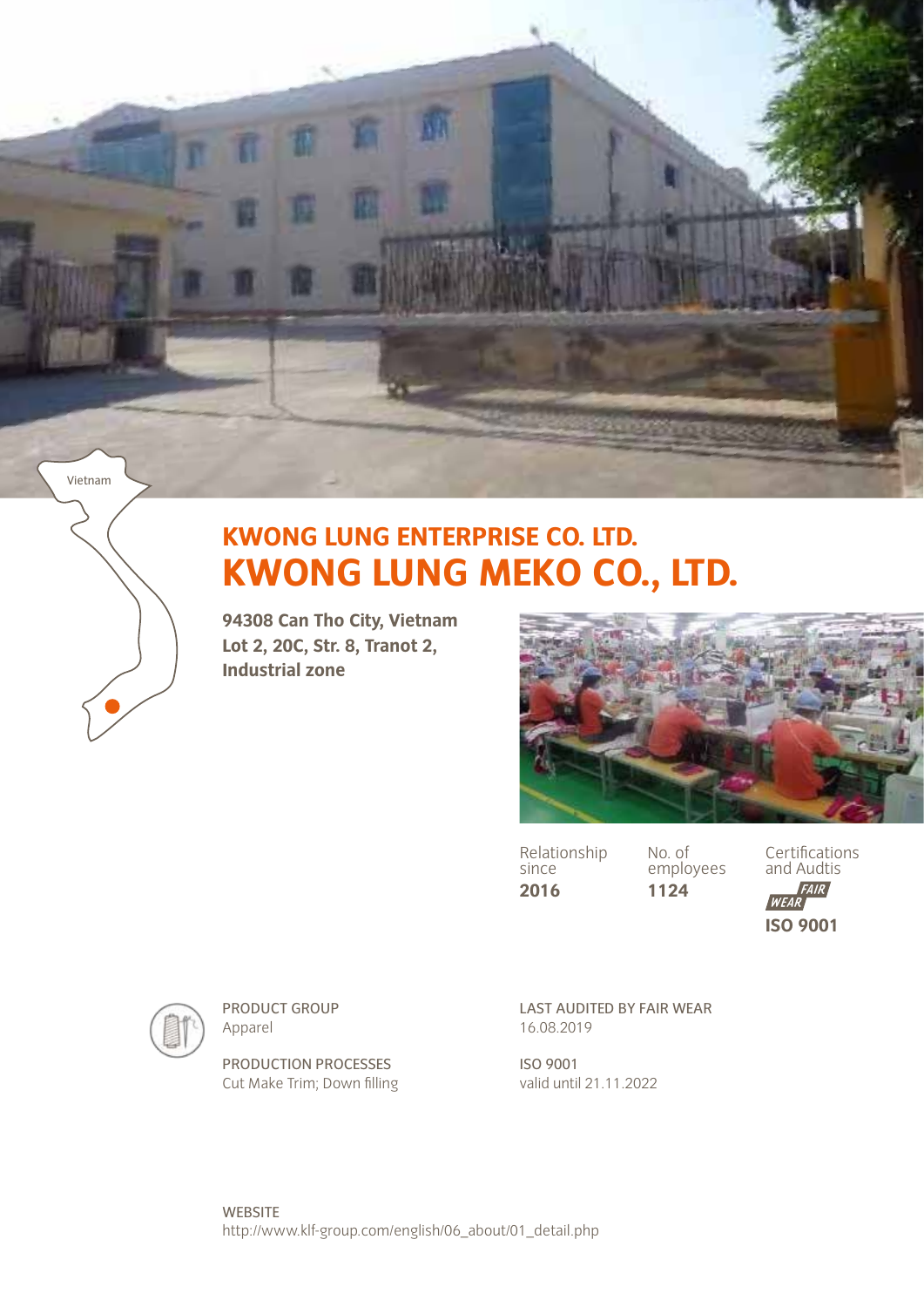

## KWONG LUNG ENTERPRISE CO. LTD. O MON ENTERPRISE CO. LTD

904000 Can Tho City, Vietnam Lot 110.238, 8M2, Tu Tan Ward, Vu Thu District



Relationship since 2018

No. of employees 848

**Certifications** and Audtis





PRODUCT GROUP Apparel

PRODUCTION PROCESSES Cut Make Trim

LAST AUDITED BY FAIR WEAR 17.04.2018

**WEBSITE** http://www.klf-group.com/english/06\_about/01\_detail.php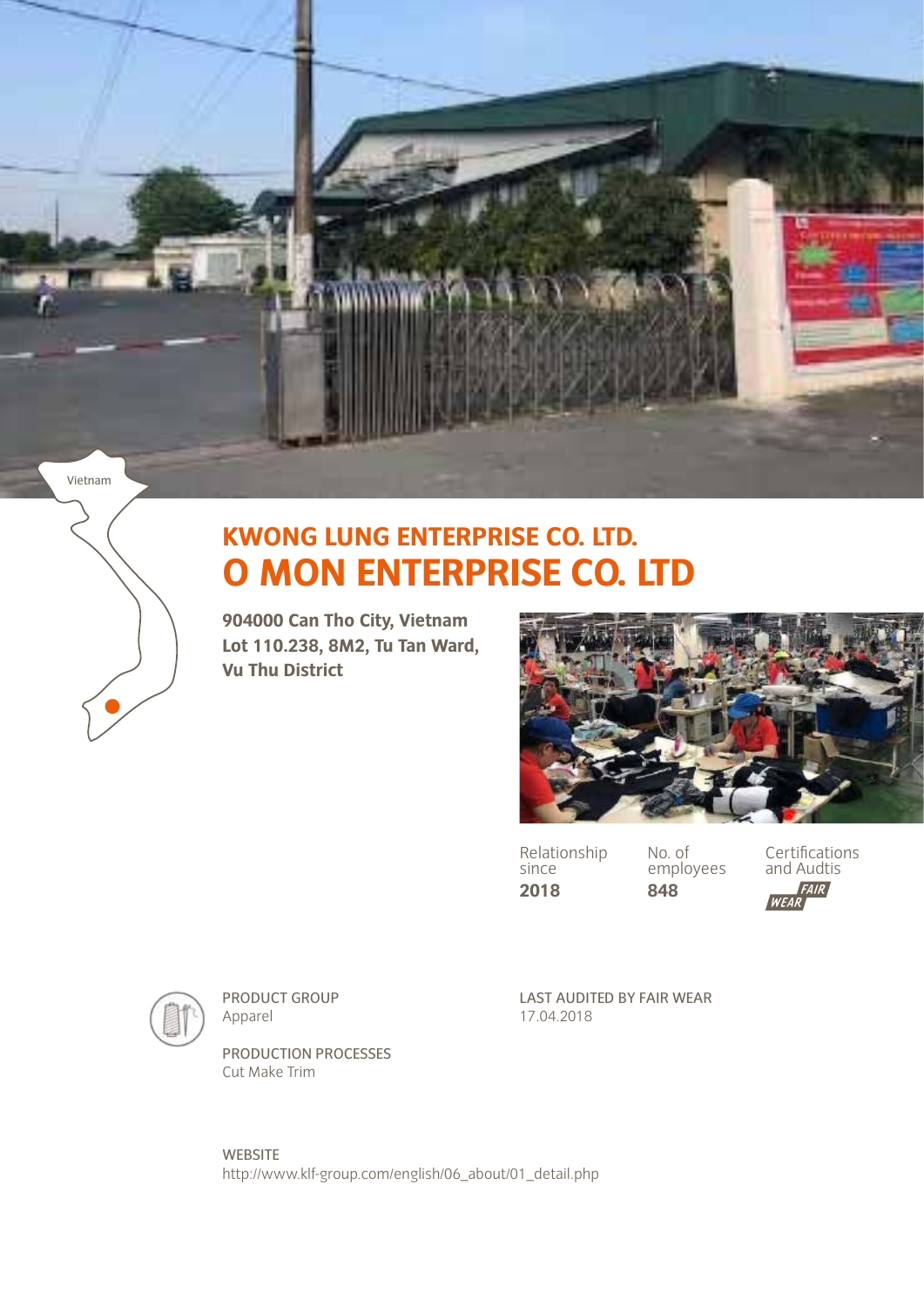

Lithuania

## COMFYSOCKS A/S

Kaunas, Lithuania Tilzes G. 41 A



Relationship since 1998

No. of employees 125

Certifications and Audtis





PRODUCT GROUP Socks

PRODUCTION PROCESSES Cut Make Trim

LAST AUDITED BY FAIR WEAR low risk

**WEBSITE** http://www.comfysocks.dk/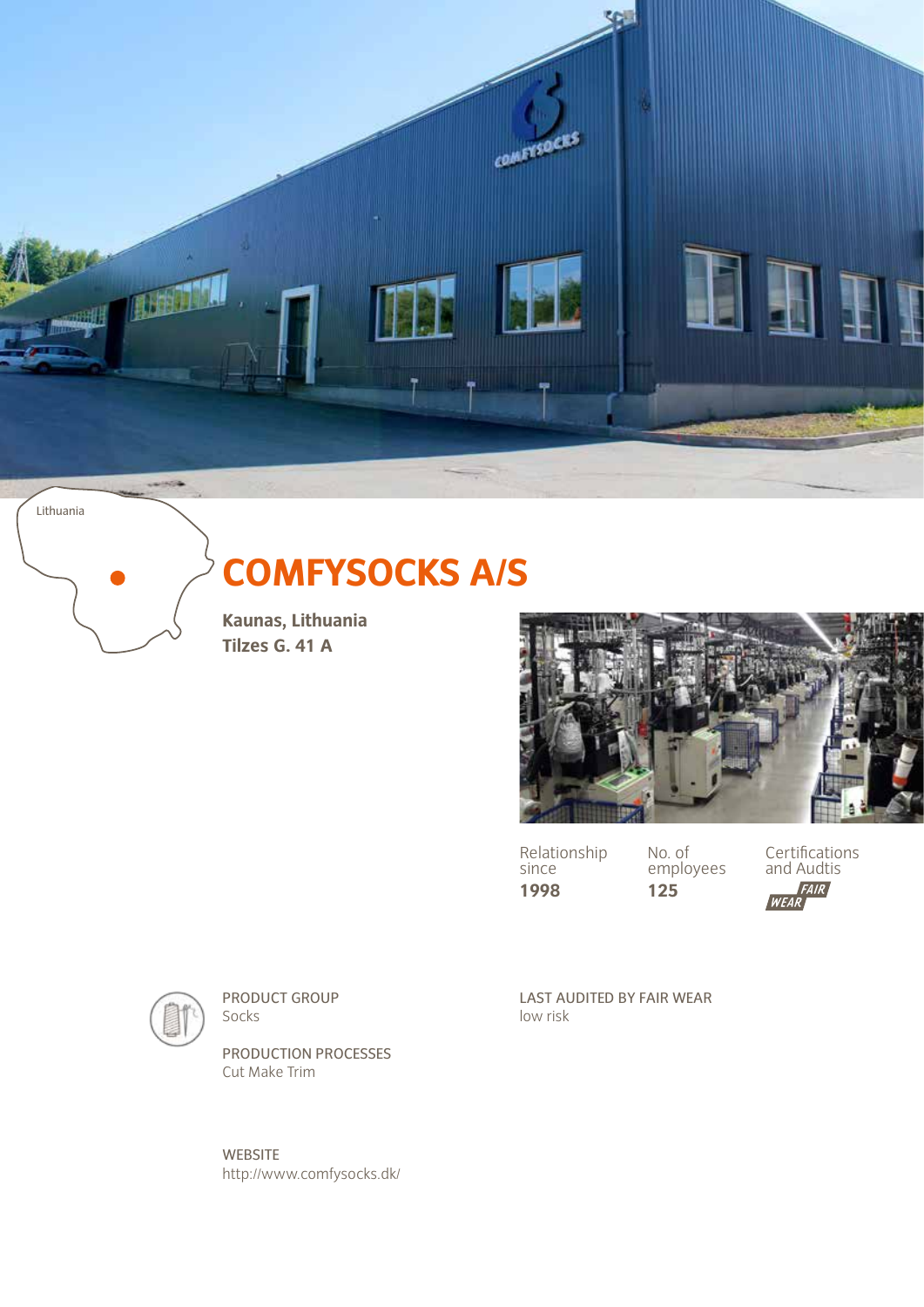

## ELEGANT

Hanoi, Vietnam Que Vo Industrial Park, Que Vo District



Relationship since 2019

20.04.2018

No. of employees 444

Certifications and Audtis



PRODUCT GROUP Apparel

PRODUCTION PROCESSES Cut Make Trim

LAST AUDITED BY FAIR WEAR

**WEBSITE** https://www.elegantteam.com.hk/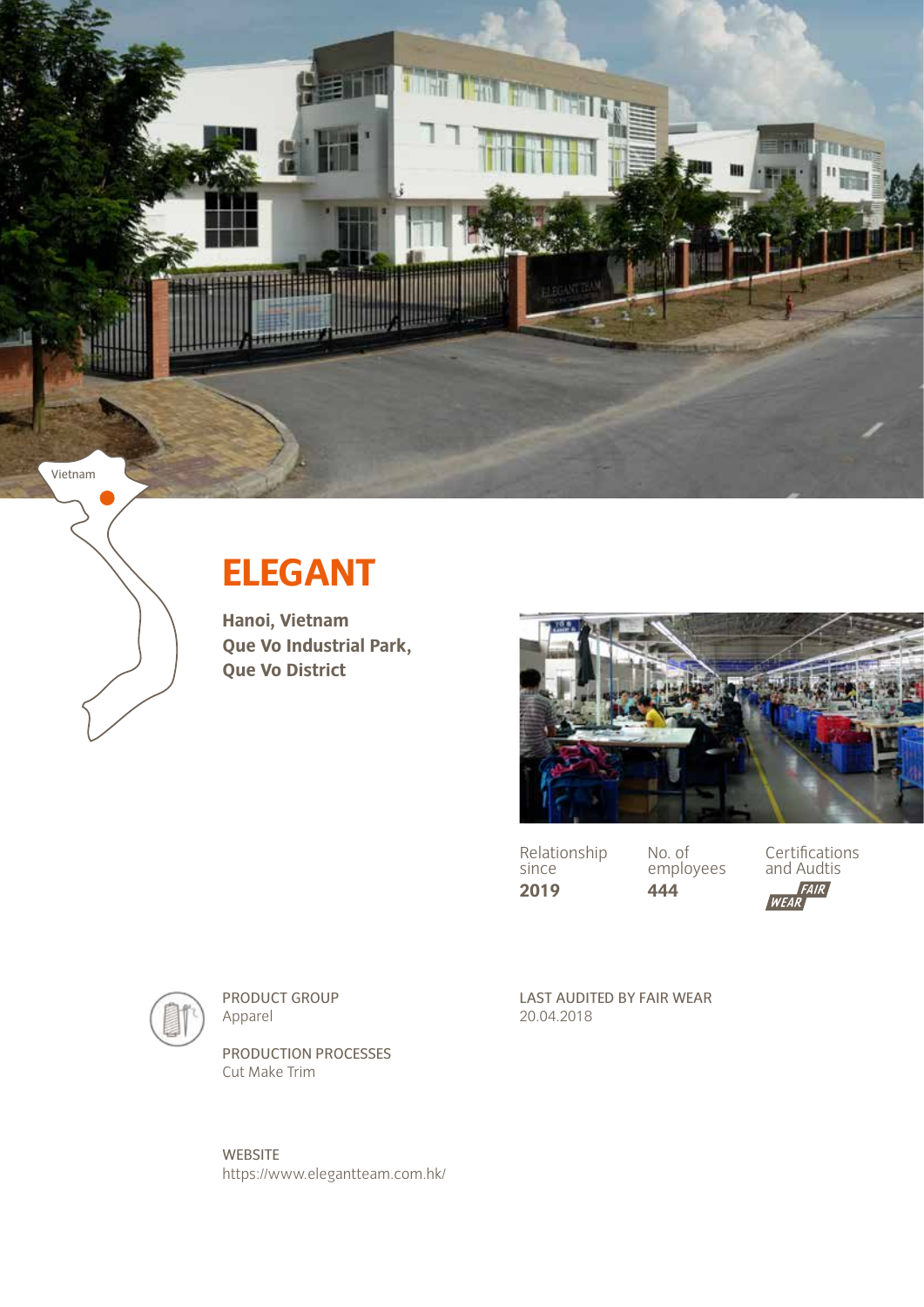

## GRACE HILL INTERNATIONAL CORP. - GARMENT GREAT WAY CO. LTD.

Nhan Hoa My Hao Hung Yen, Vietnam No. 196RD, Phan Dinh Phung Ward, My Ho Dist.



Relationship since 2013

No. of employees 51-500

Certifications and Audtis





PRODUCT GROUP Apparel

PRODUCTION PROCESSES Cut Make Trim

LAST AUDITED BY FAIR WEAR 03.09.2019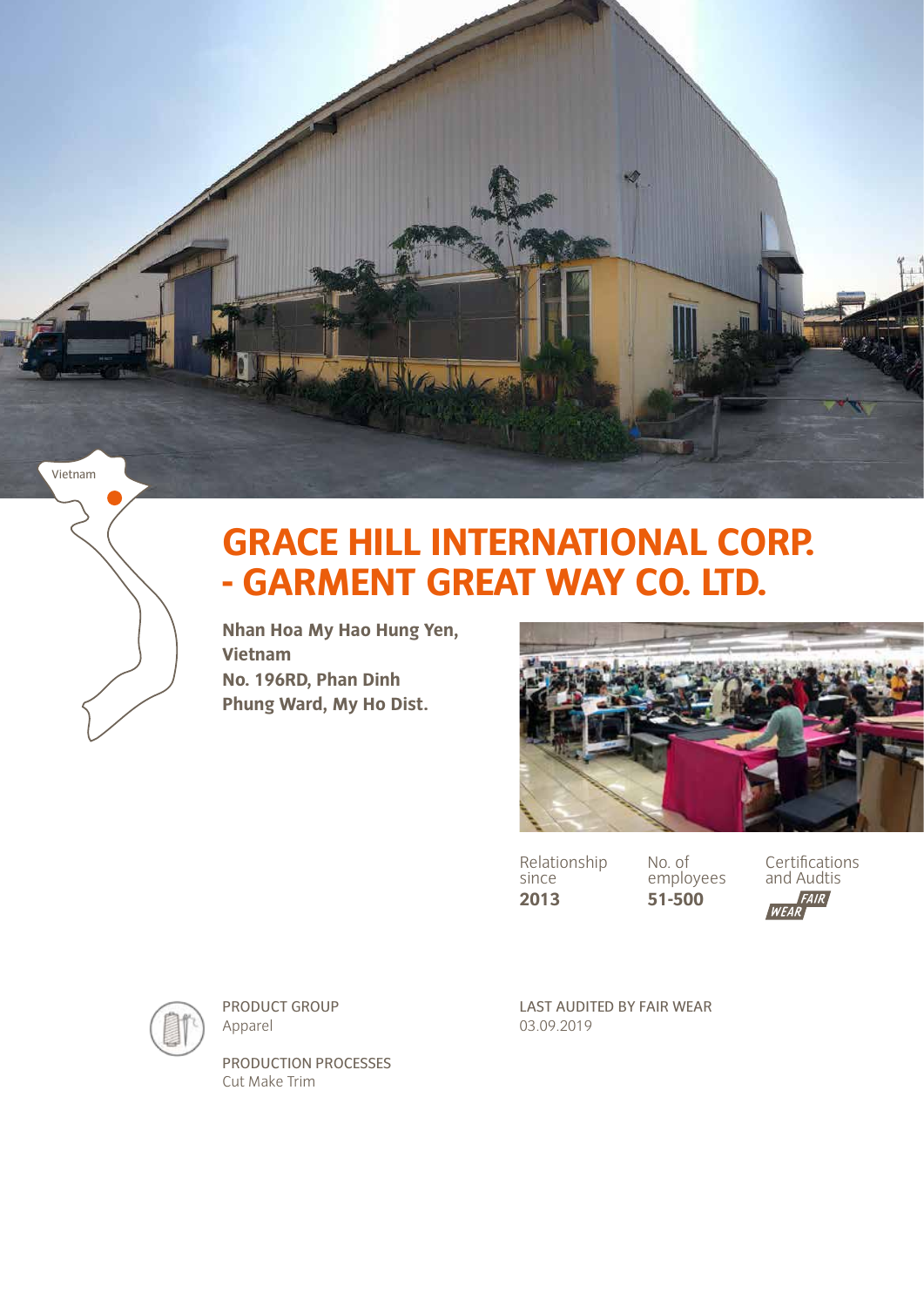



## LTP VIETNAM CO. LTD.

Ho Chi Minh City, Vietnam 286 Phan Van Hon Street, Tan Thoi Nhat Ward, District 12



Relationship since 2010

No. of employees 508

Certifications and Audtis





PRODUCT GROUP Apparel

PRODUCTION PROCESSES Cut Make Trim

LAST AUDITED BY FAIR WEAR 30.08.2019

**WEBSITE** http://www.l-t-p.com/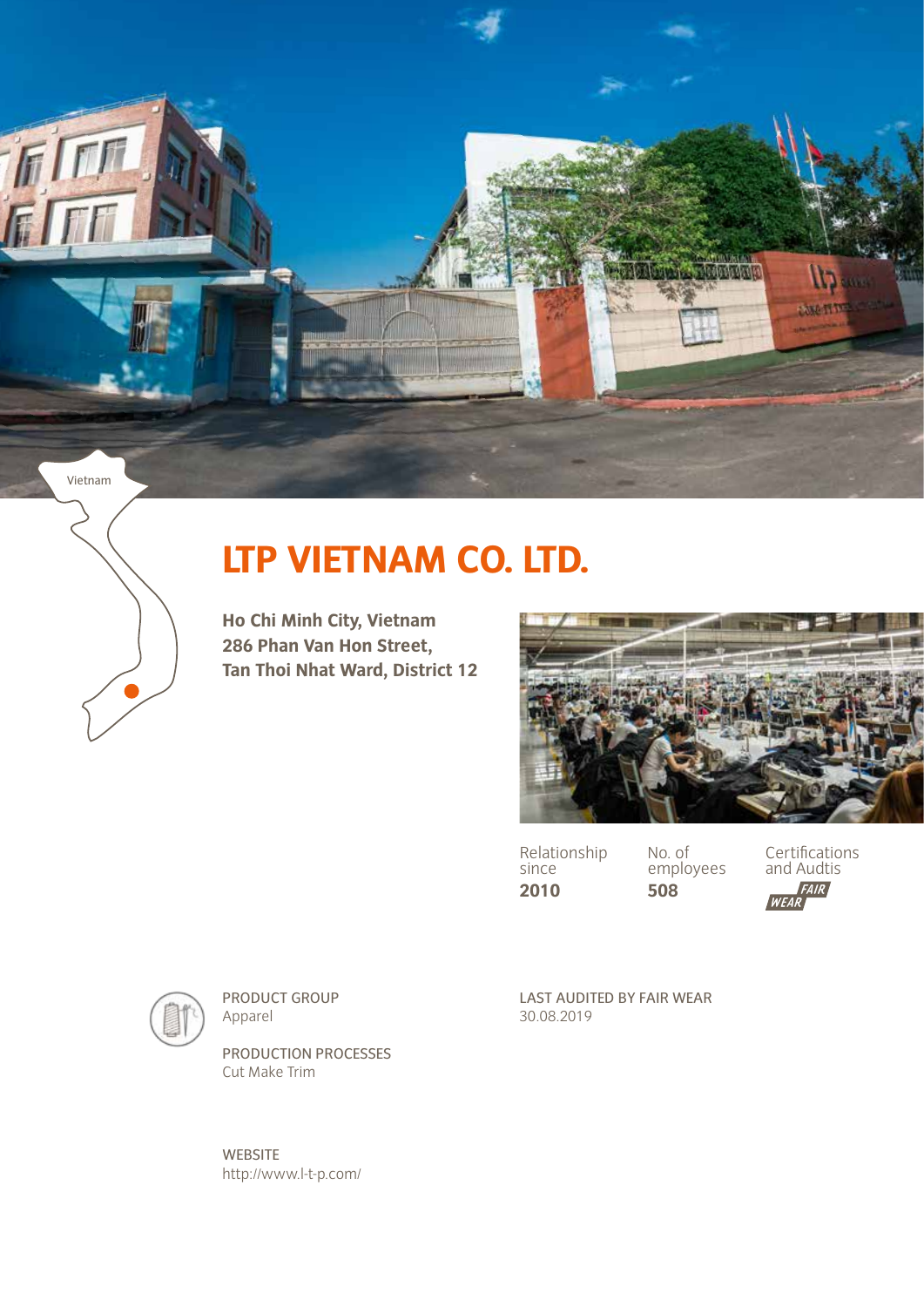



## P.A.C. GMBH

Schweinfurt, Germany Alois-Turk Str. 1



Relationship since 2016

No. of employees 95

Certifications and Audtis



PRODUCT GROUP Headwear

PRODUCTION PROCESSES Cut Make Trim

**WEBSITE** https://www.pac-original.de/ LAST AUDITED BY FAIR WEAR low risk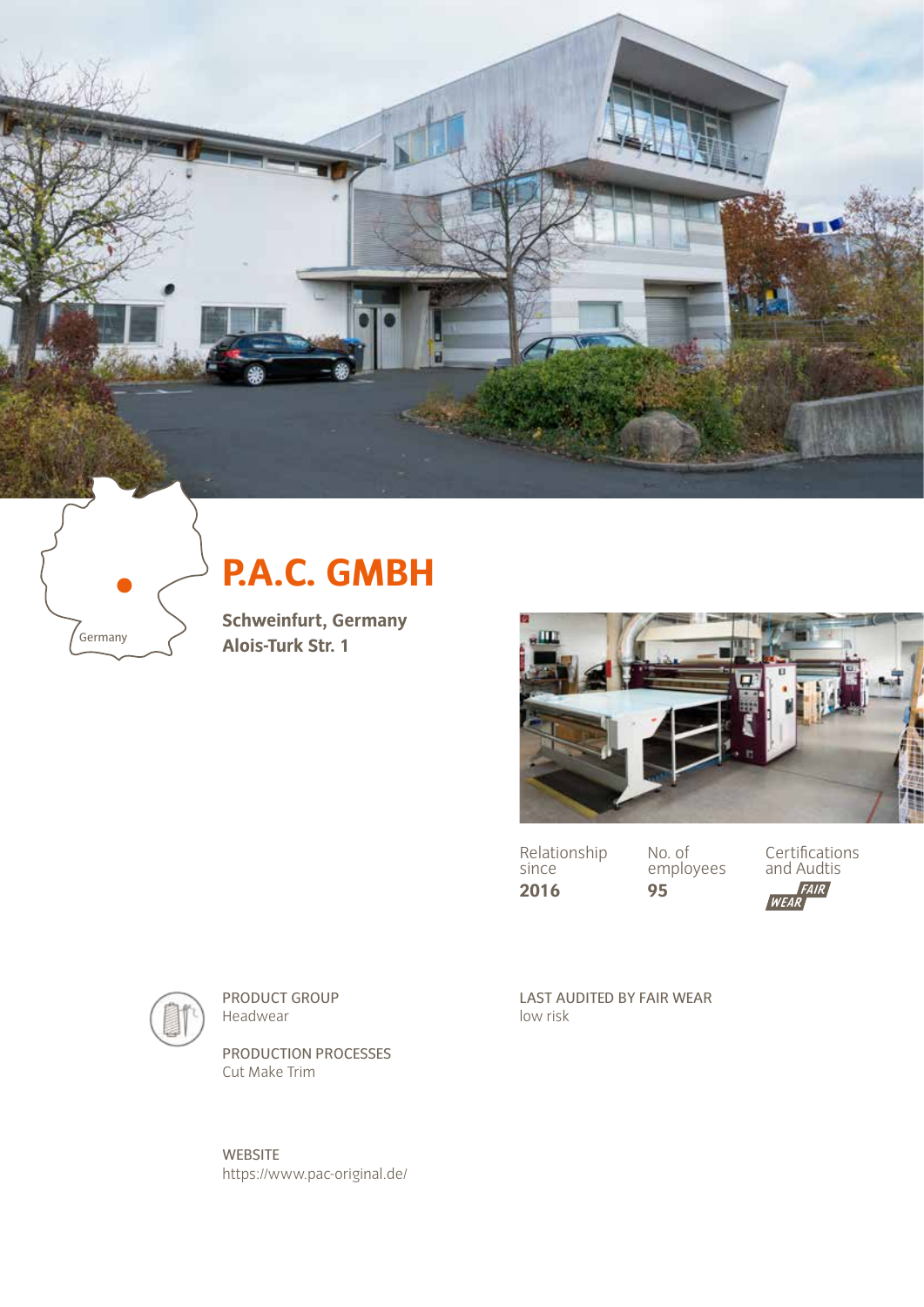



صفيرا

## SEES VINA CO. LTD.

SEE!

Hai Duong, Vietnam 17650 Hai duong Minh Duc Commune, Tu Ky District



Relationship since 2011

No. of employees 2060

Certifications and Audtis<br>FAIR ISO 14001

ISO 9001



PRODUCT GROUP Gloves

PRODUCTION PROCESSES Cut Make Trim

LAST AUDITED BY FAIR WEAR 13.03.2019

ISO 14001 valid until 12.03.2021

ISO 9001 valid until 12.03.2021

**WEBSITE** http://seesglobal.com/eng/company/message.php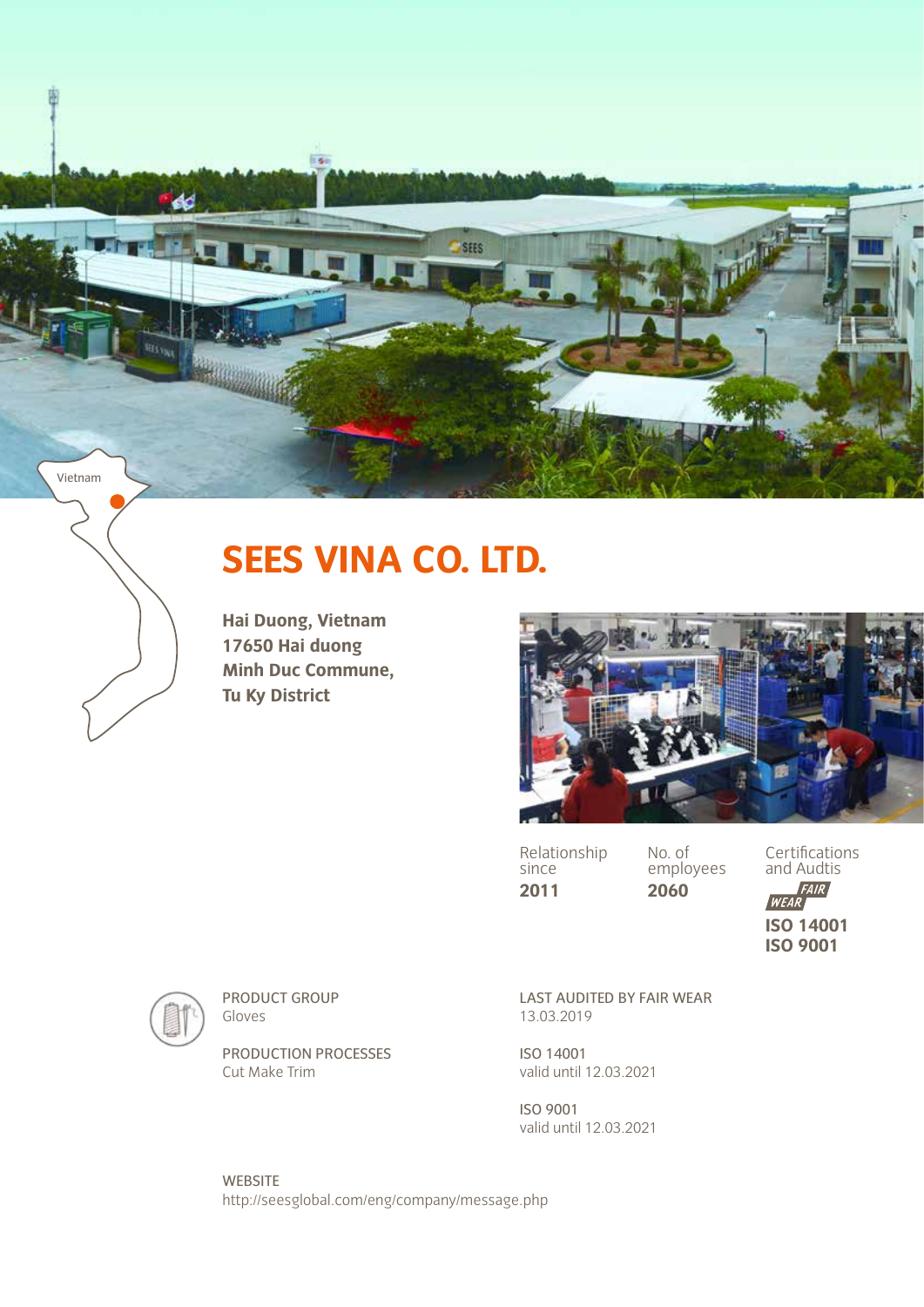Kambodscha

## SHEICO GROUP (SHEI CHUNG HSIN IND.) CO., LTD

Khan Dangkor, Phnom Penh, Kambodscha / Vietnam Manhattan (Svay Rieng) Special Economic Zone, National Road No.1



Relationship since 2016

No. of employees 1200

**Certifications** and Audtis<br>WEAR ISO 9001



PRODUCT GROUP Apparel

PRODUCTION PROCESSES Cut Make Trim; Embroidery; Screen Printing

LAST AUDITED BY FAIR WEAR 26.08.2019

ISO 9001 valid until 02.01.2021

**WEBSITE** https://www.sheico.com.tw/index-en.php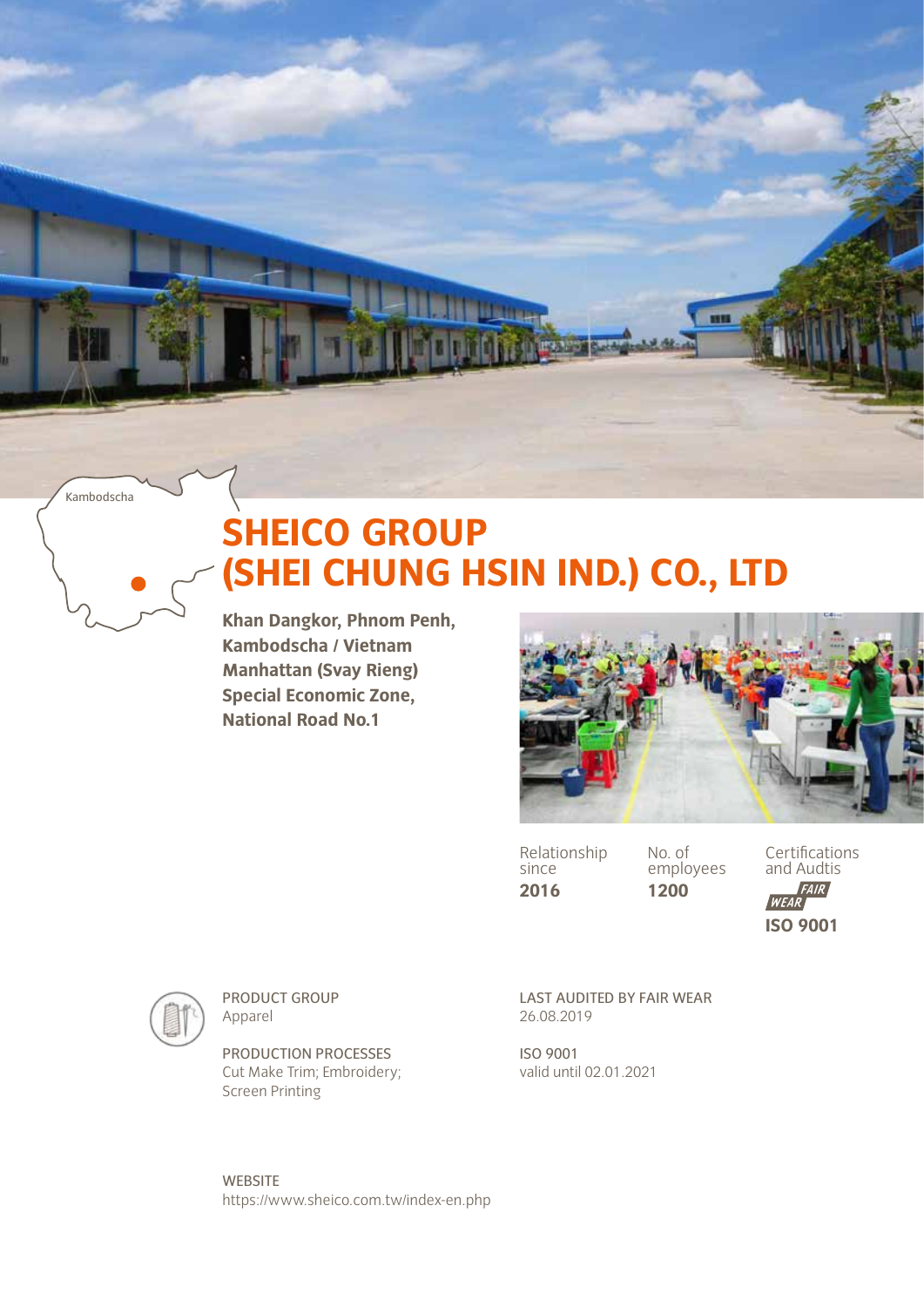

#### TAH HSIN INDUSTRIAL CORPORATION KIM ANH GARMENT ENTERPRISE

Tam Ky Town, Vietnam TRUONG XUAN INDUSTRIAL ZONES, TAM KY TOWN, QUANG NAM PRO., SR VIETNAM



Relationship since 2012

No. of employees 212

Certifications and Audtis





PRODUCT GROUP Apparel

PRODUCTION PROCESSES Cut Make Trim

LAST AUDITED BY FAIR WEAR 03.08.2018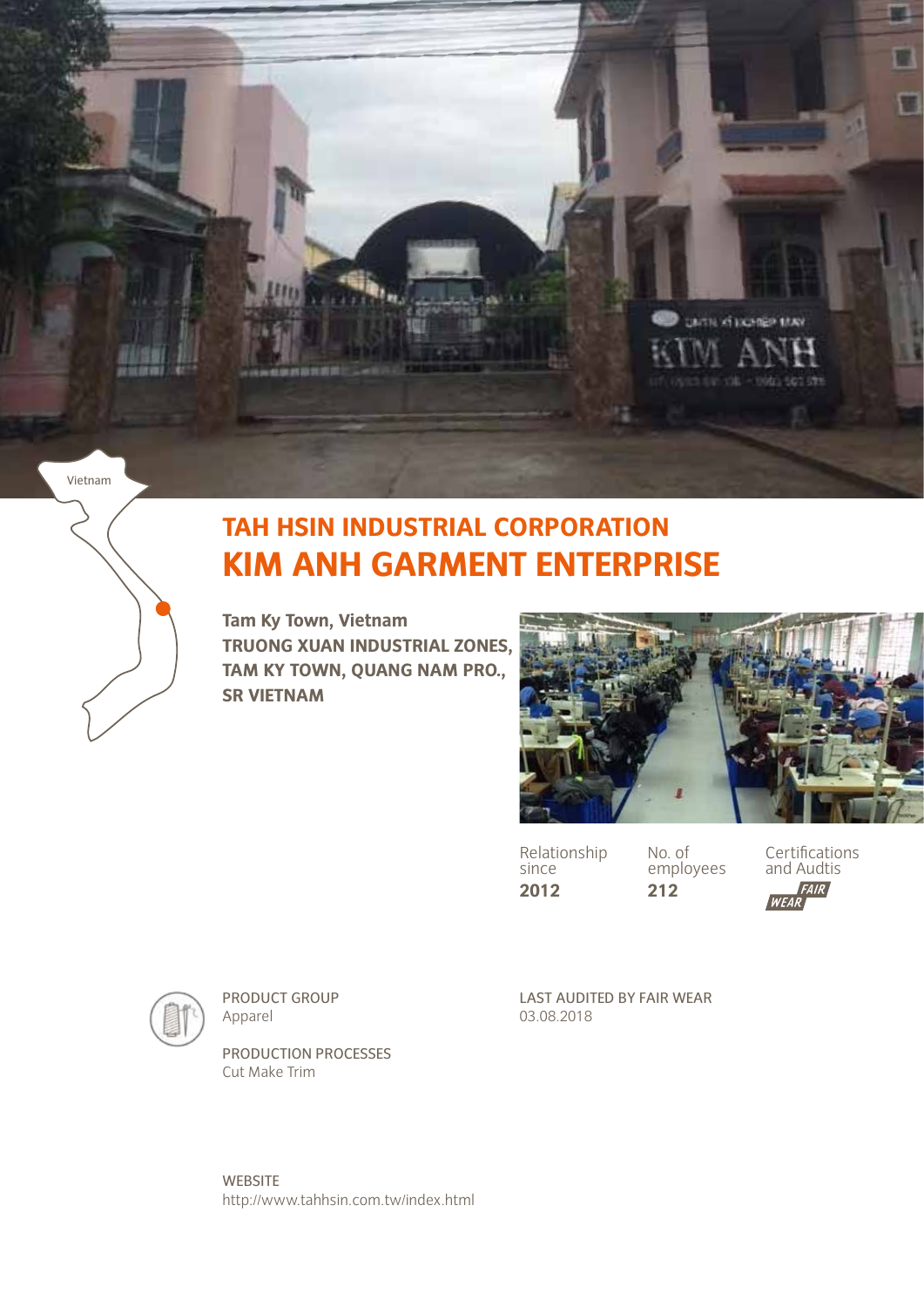

#### TAH HSIN INDUSTRIAL CORPORATION MYANMAR TAH HSIN INDUSTRIAL CO., LTD.

Yangon, Myanmar Plot No. D-1 Mingaladon Industrial Park, Mingaladon Twonship



Relationship since 2003

No. of employees 1893

**Certifications** and Audtis **FAIR** 



PRODUCT GROUP Apparel

LAST AUDITED BY FAIR WEAR 06.09.2018

PRODUCTION PROCESSES Cut Make Trim; Cutting; Screen Printing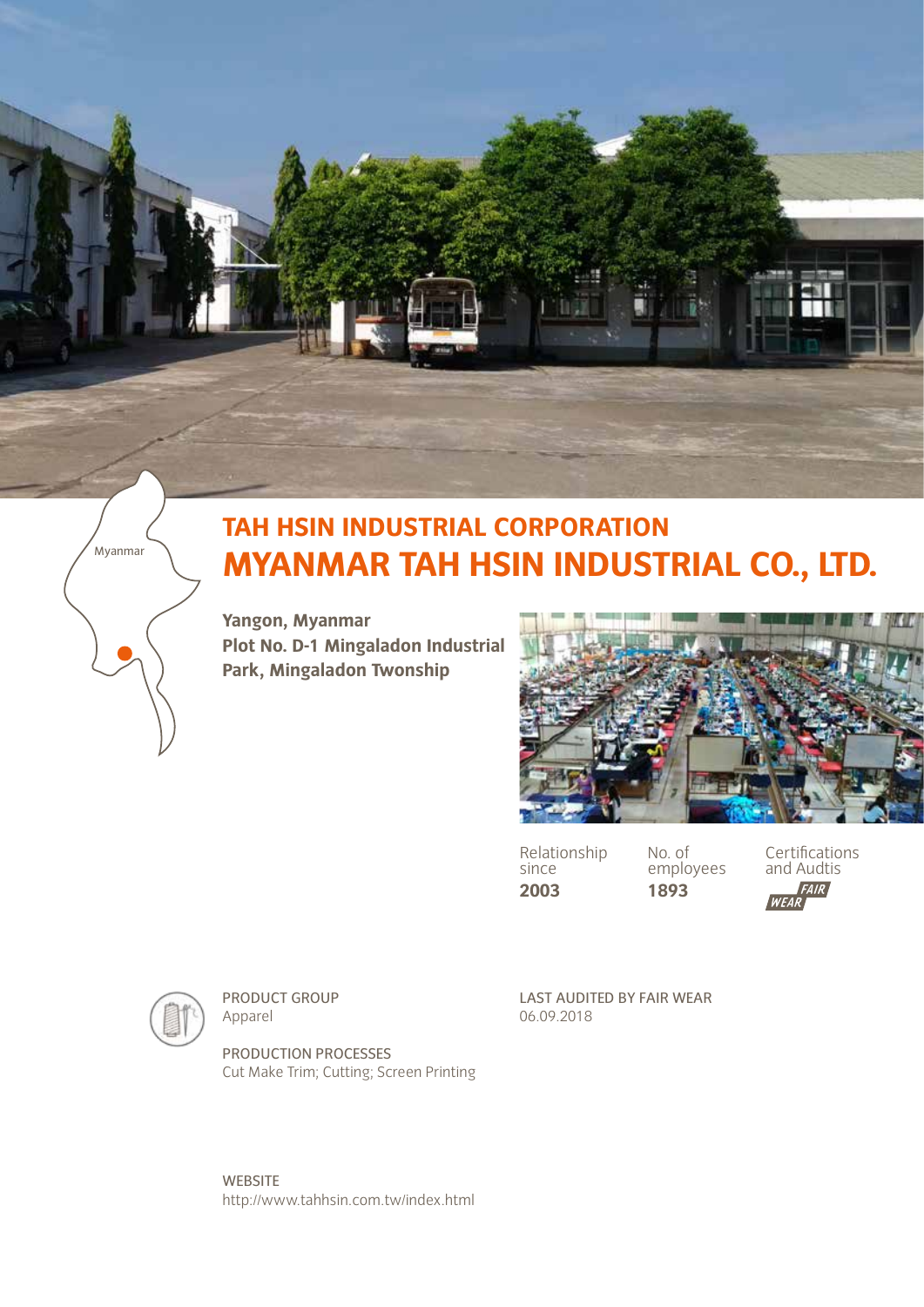

### TAH HSIN INDUSTRIAL CORPORATION PHU MY KIM ANH GARMENT CO. LTD.

Tam Phuoc Village, Vietnam Puh My Industrial Zone, Phu Ninh District



Relationship since 2014

No. of employees 165

**Certifications** and Audtis





PRODUCT GROUP Apparel

PRODUCTION PROCESSES Cut Make Trim

LAST AUDITED BY FAIR WEAR 02.08.2018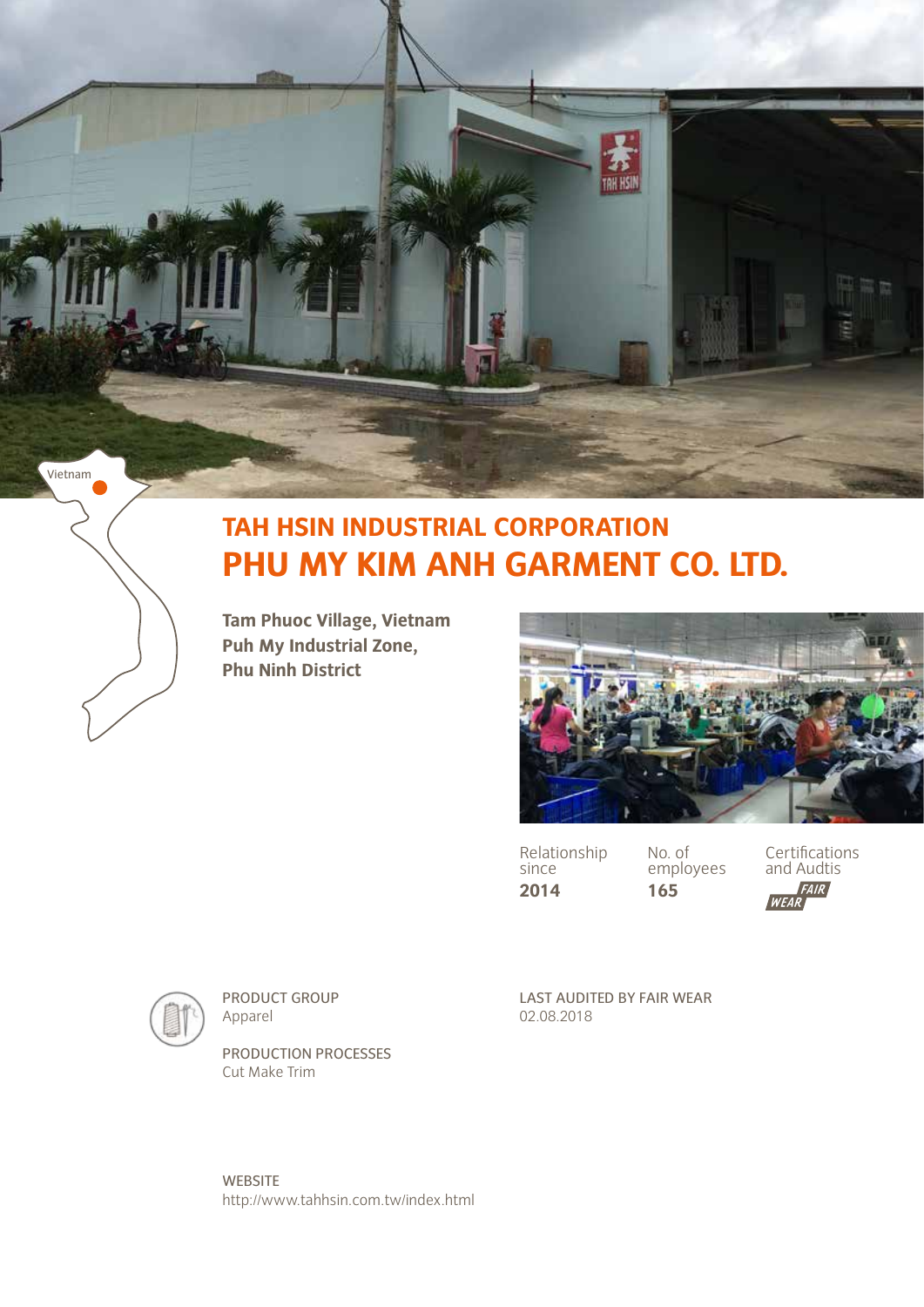

Company of the contract of

### TAH HSIN INDUSTRIAL CORPORATION TRUONG GIANG GARMENT JOINT-STOCK COMPANY

Tam Ky, Vietnam 239 HUYNH THUC KHANG, TAM KY TOWN, QUANG NAM PRO., SR VIETNAM



Relationship since 2012

No. of employees 510

Certifications and Audtis





PRODUCT GROUP Apparel

PRODUCTION PROCESSES Cut Make Trim

LAST AUDITED BY FAIR WEAR 15.09.2017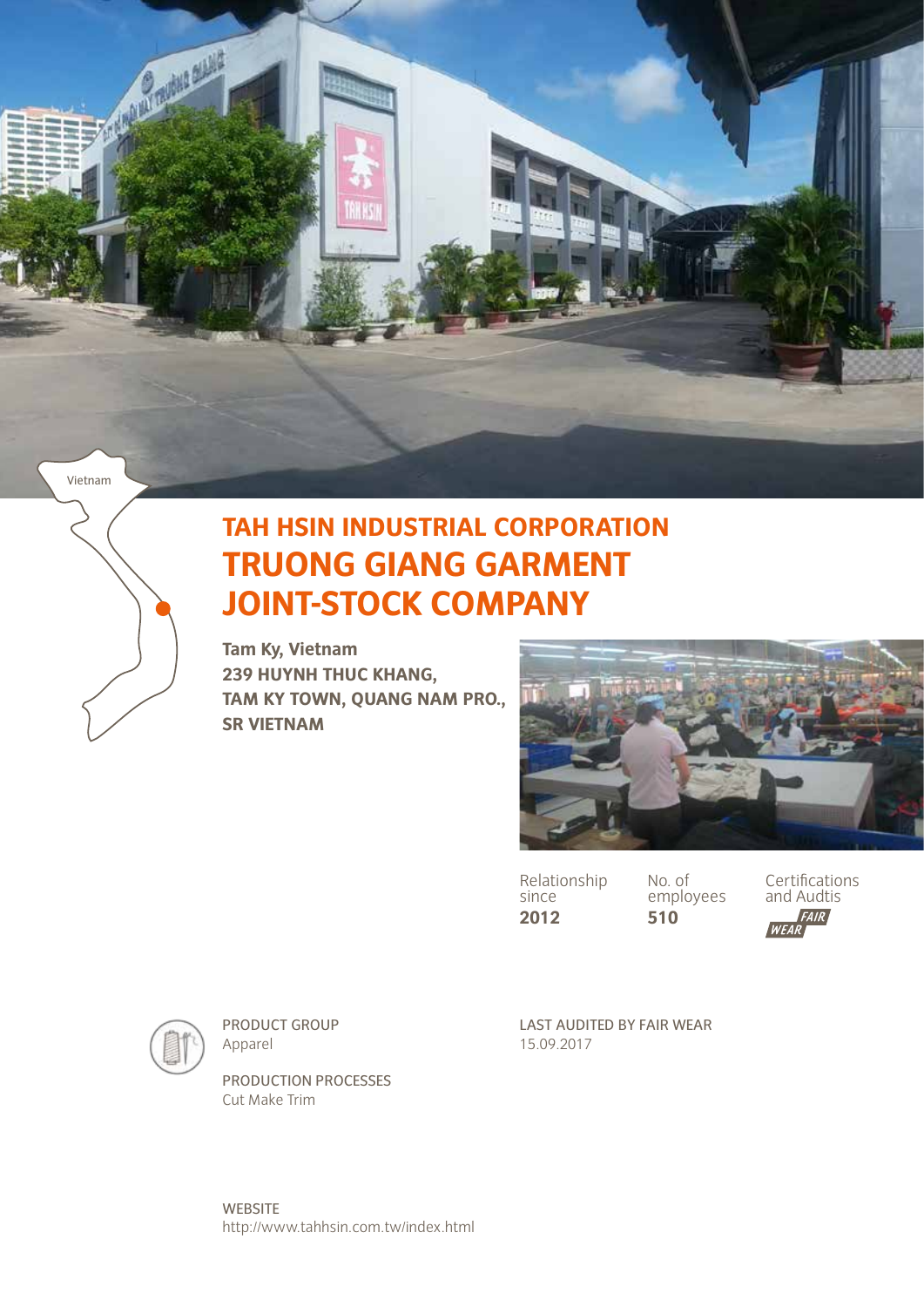

#### VAUDE VIETNAM COMPANY LIMITED CONG TY TNHH VAUDE VIET NAM

Bim son, Vietnam Gach Lat Area, Tran Phu Street, Lam son Ward



Relationship since 2009

No. of employees 794

Certifications and Audtis<br>FAIR ISO 14001

ISO 9001



PRODUCT GROUP Backpacks

PRODUCTION PROCESSES Cut Make Trim

LAST AUDITED BY FAIR WEAR 06.09.2018

ISO 14001 valid until 21.06.2020

ISO 9001 valid until 28.06.2020

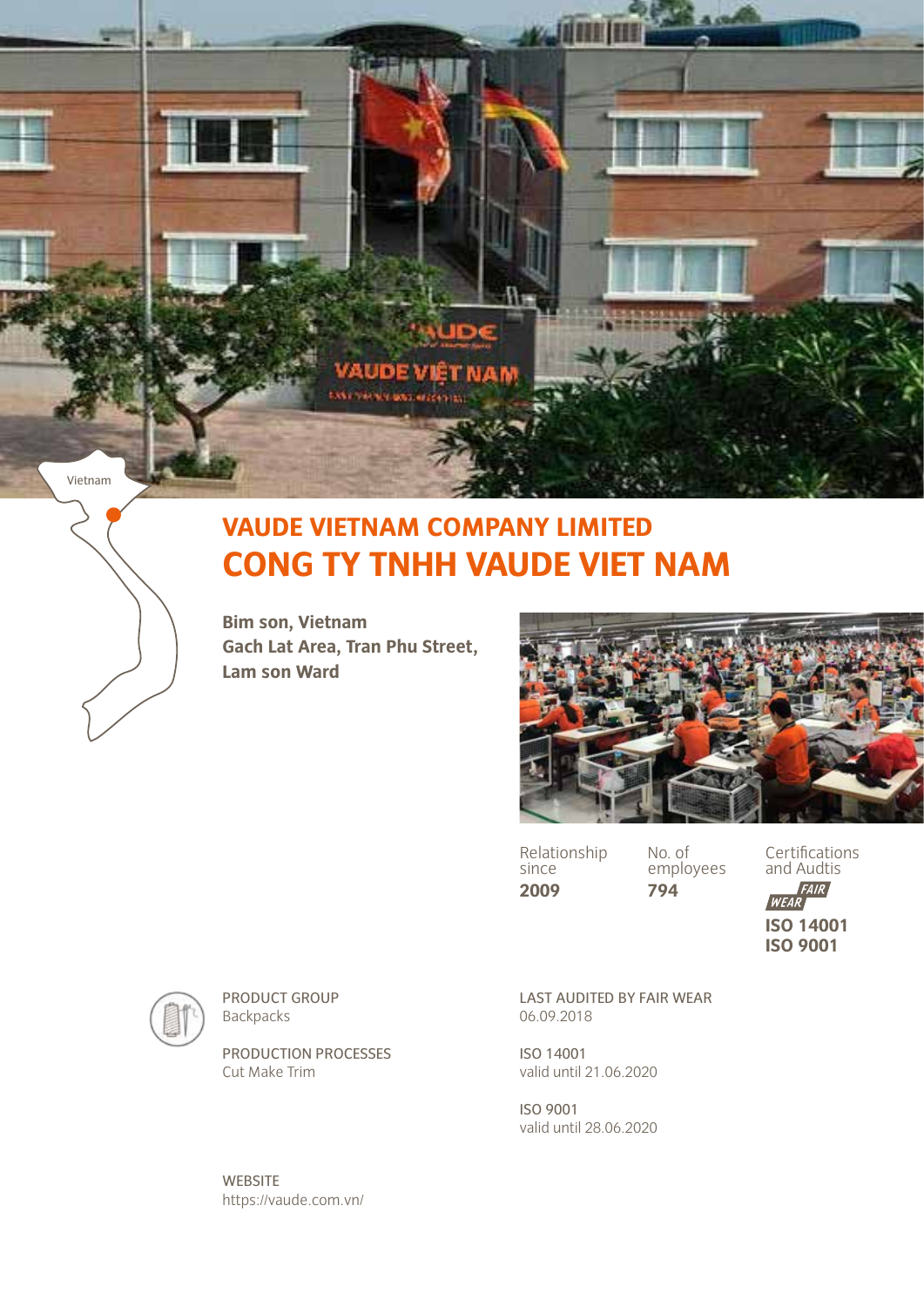## ASI GLOBAL LIMITED

#### Huai An City, China No. 2 South Guangzhou Road



Relationship since 2013

No. of employees 1181





PRODUCT GROUP **Hats** 

LAST AUDITED BY FAIR WEAR 11.06.2020

PRODUCTION PROCESSES Cut Make Trim; Cutting; Embroidery; Screen Printing; Ironing; Packing; Finishing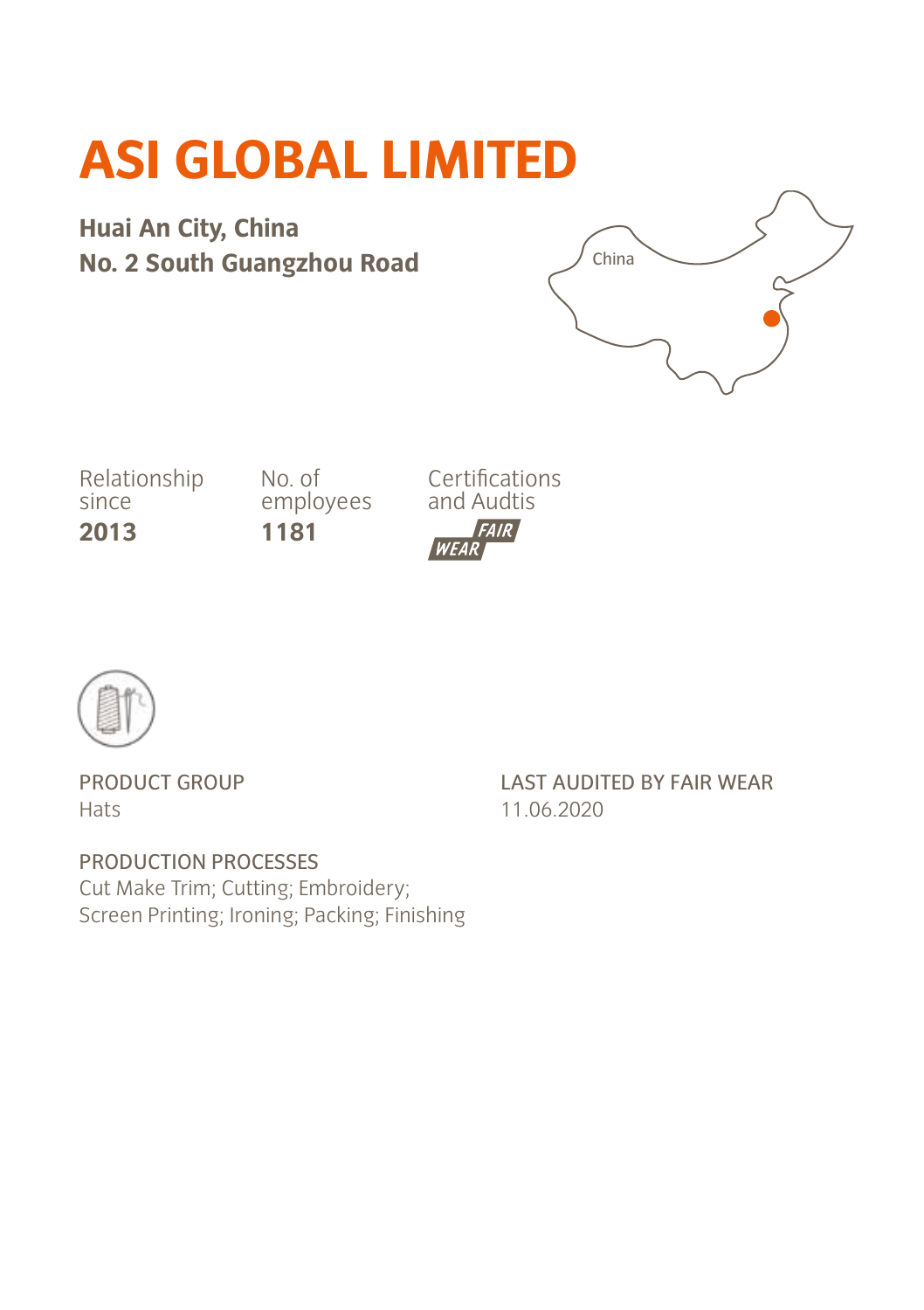## **DEDEPRO**

#### Porto, Portugal Rua Escritor Nuno Bragança 71



Relationship since 2017

No. of employees 51-500





PRODUCT GROUP Apparel

PRODUCTION PROCESSES Cut Make Trim

LAST AUDITED BY FAIR WEAR low risk

**WEBSITE** http://www.dedepro.eu/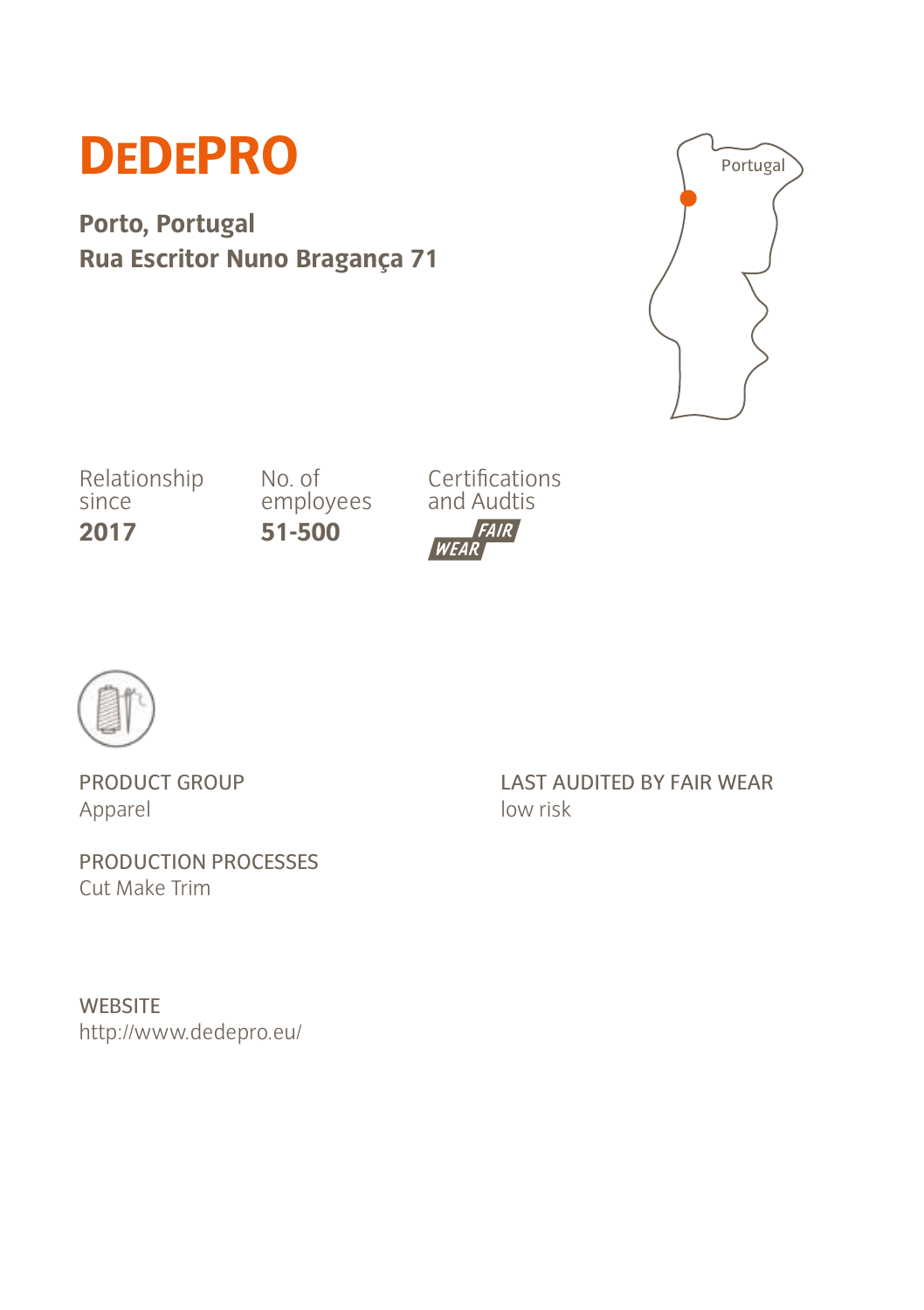## GERNOT HUBER

#### Pruggern, Austria Hammer 100



Relationship since 2007

No. of employees 5





PRODUCT GROUP Apparel

PRODUCTION PROCESSES Garment Knitting

LAST AUDITED BY FAIR WEAR low risk

**WEBSITE** https://www.huberwalk.at/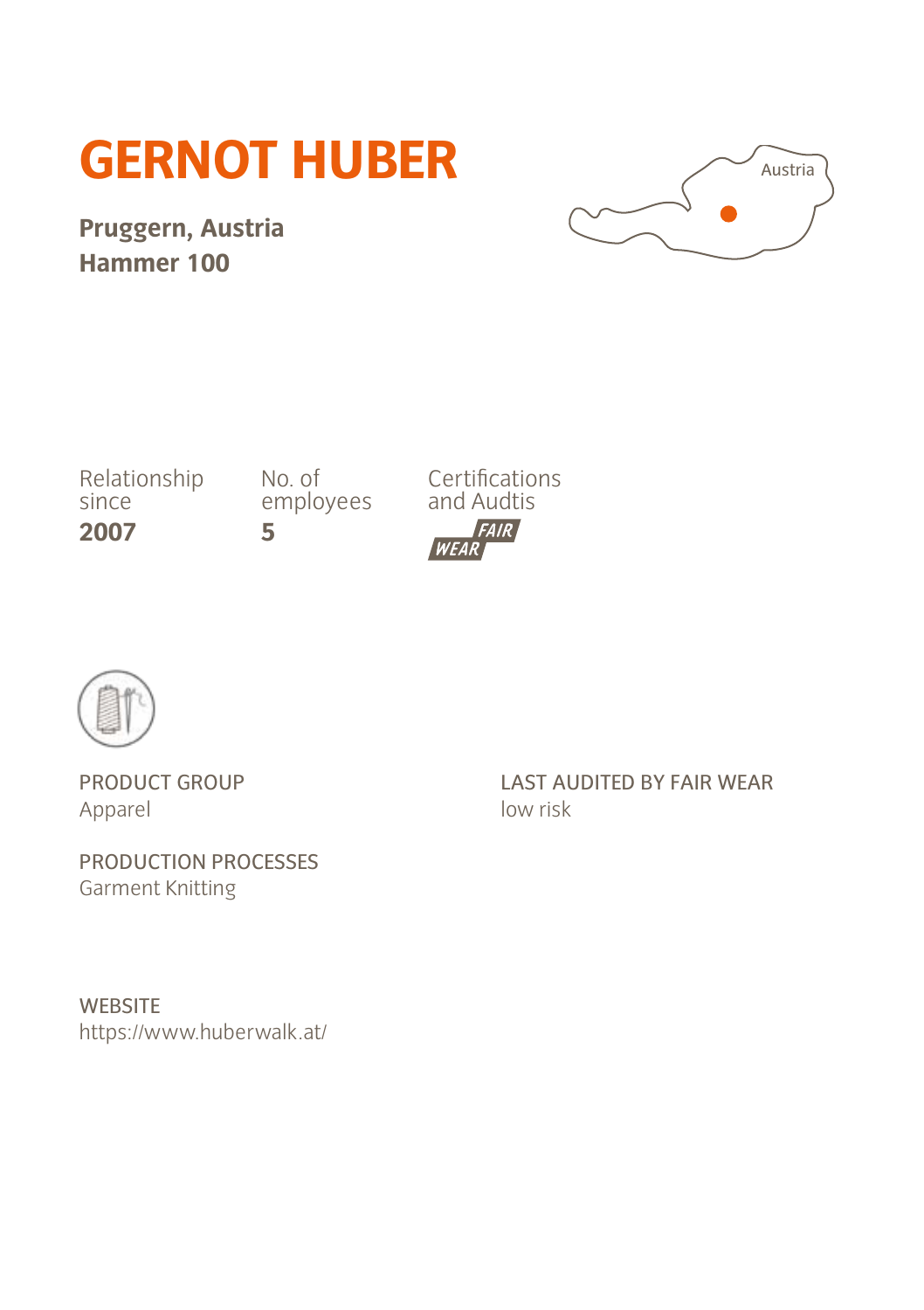### LTP UAB LTP LITHUANIA

#### Kaunas, Lithuania Neries Krantine 16



Relationship since 1994

No. of employees 297





PRODUCT GROUP Apparel

PRODUCTION PROCESSES Cut Make Trim; Embroidery LAST AUDITED BY FAIR WEAR low risk

**WEBSITE** http://www.l-t-p.com/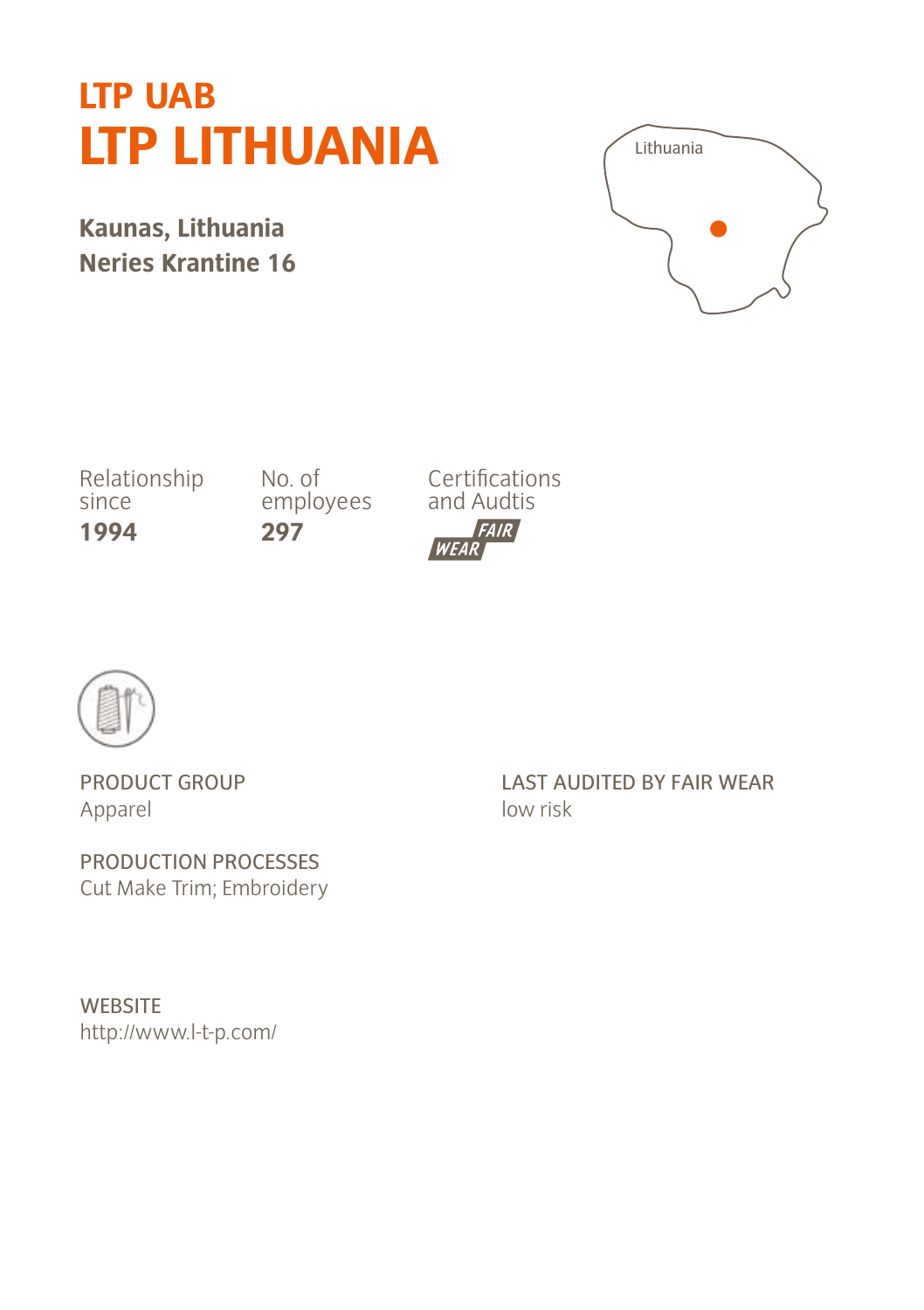### LTP UAB LLC - LTP UKRAINE

Lviv, Ukraine Oleny Stepanivny str.45



Relationship since 2018

No. of employees 101





PRODUCT GROUP Apparel

PRODUCTION PROCESSES Cut Make Trim

LAST AUDITED BY FAIR WEAR 03.10.2018

**WEBSITE** http://www.l-t-p.com/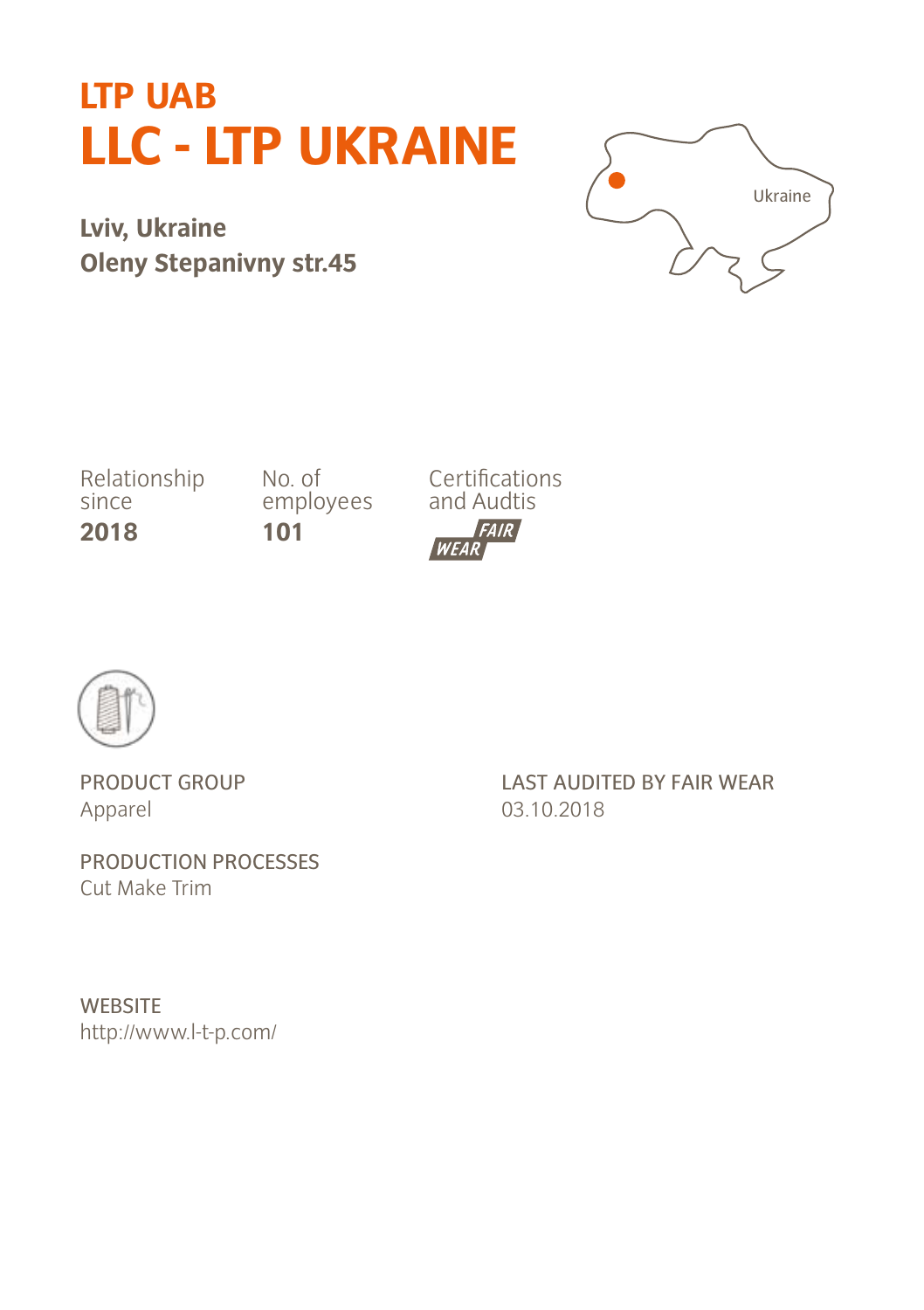### NORTH SHORE GLOBAL LTD. CERES ENTERPRISE LTD. (NSG3)

Yangon, Myanmar Plot No. D-10 Mingaladon Industrial Park, Corner of No.3 Highway Road and Khayebin Road, Mingaladon Township



Relationship since 2019

No. of employees 963





PRODUCT GROUP Apparel

PRODUCTION PROCESSES Cut Make Trim

LAST AUDITED BY FAIR WEAR 06.03.2018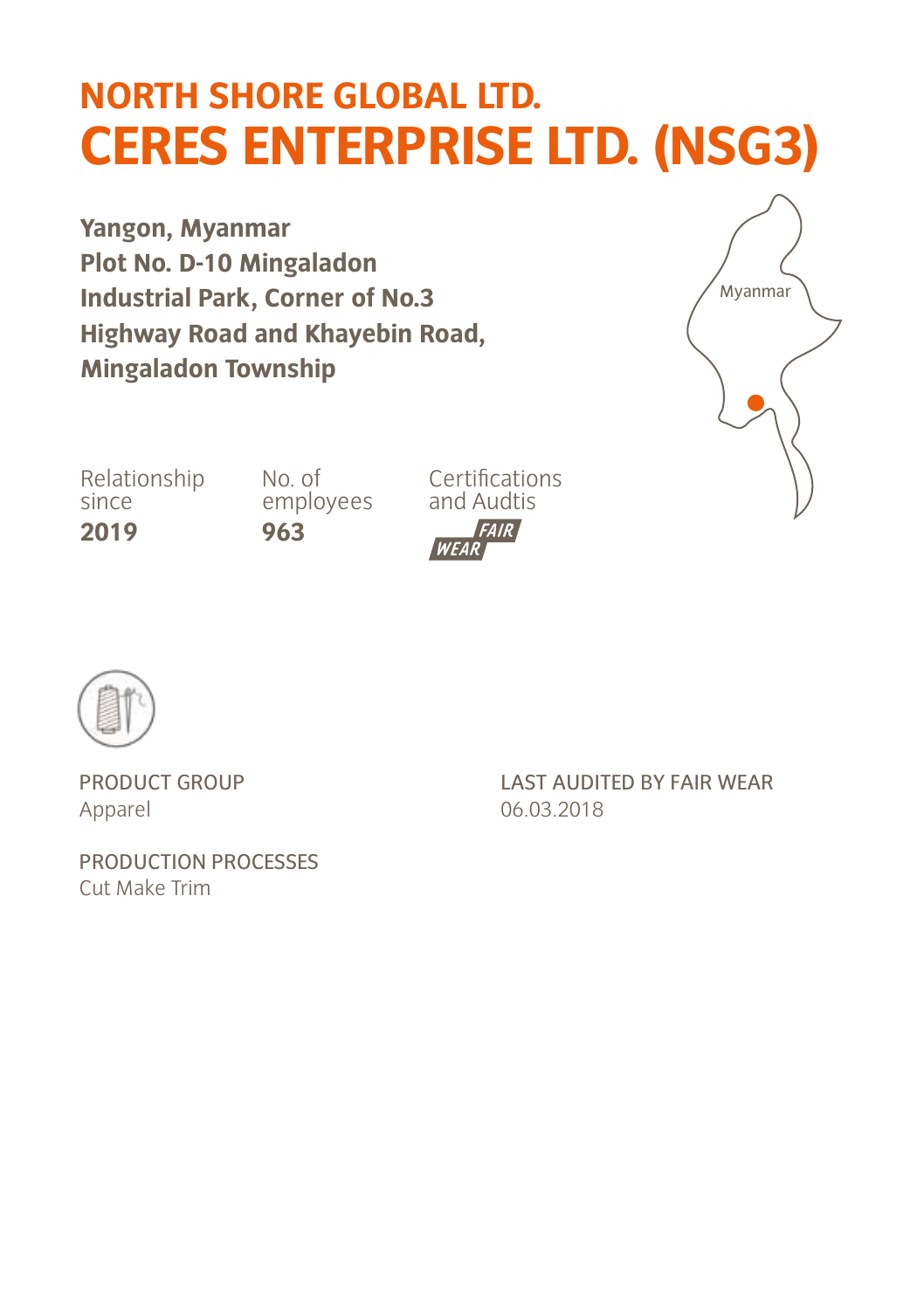## NORTH SHORE GLOBAL LTD. NORTH SHORE GROUP CO., LTD. (PATHEIN)

Pathein, Myanmar Pathein #21,22,23,29,30,31 - Plot #. 52, Industrial Zone, ward 13 township Ayarwaddy Division (Myintzu Road)



Relationship since 2020

No. of employees 880





PRODUCT GROUP Apparel

LAST AUDITED BY FAIR WEAR 29.11.2018

PRODUCTION PROCESSES Cut Make Trim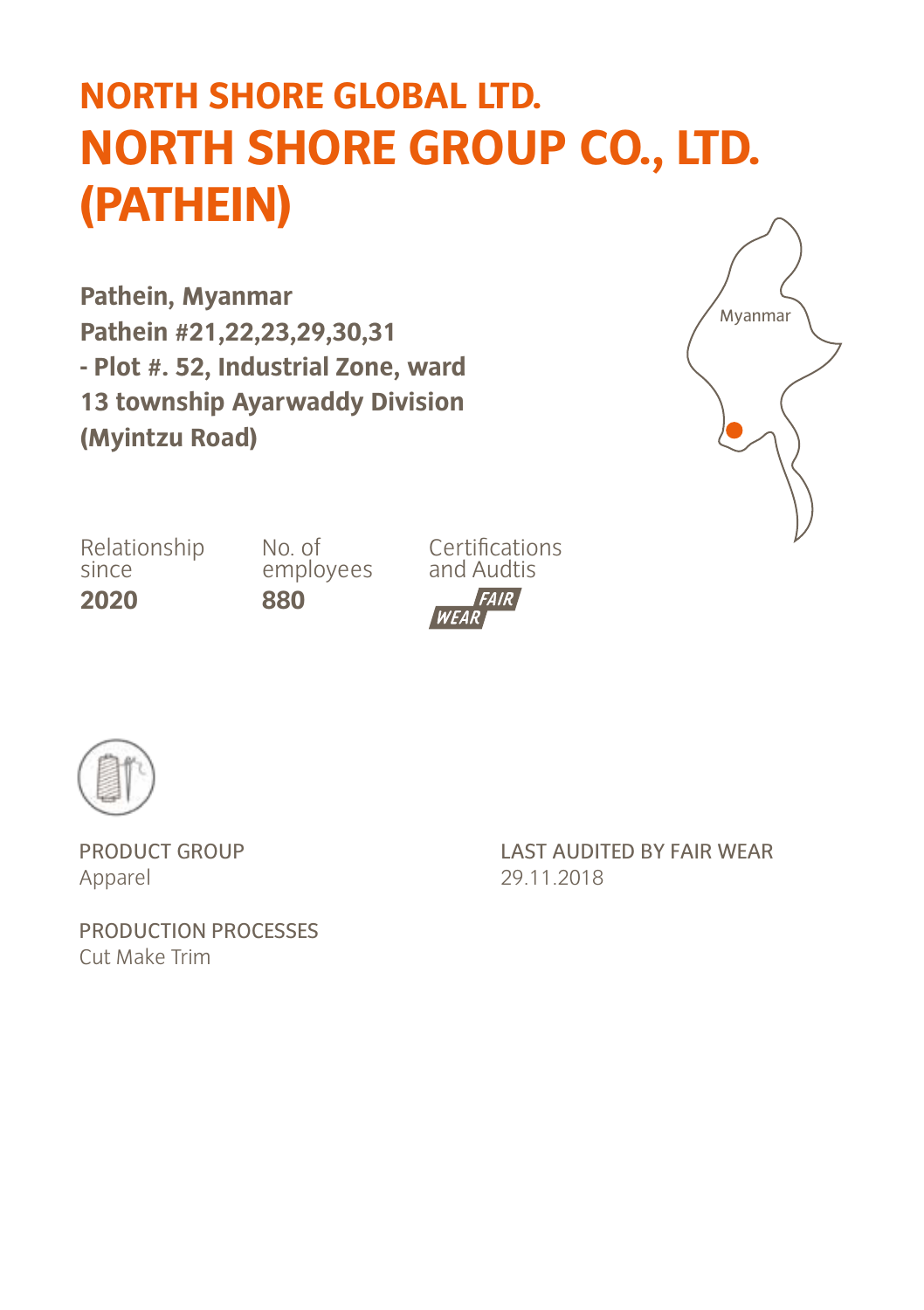# WALTER STÖHR GMBH

#### Wernberg-Koblitz, Germany Feistelberger Strasse 19



Relationship since 2012

No. of employees 64





PRODUCT GROUP **Hats** 

PRODUCTION PROCESSES Cut Make Trim; Embroidery; Screen Printing; Washing; Garment Knitting

**WEBSITE** https://www.wollmuetzen.de/

LAST AUDITED BY FAIR WEAR low risk